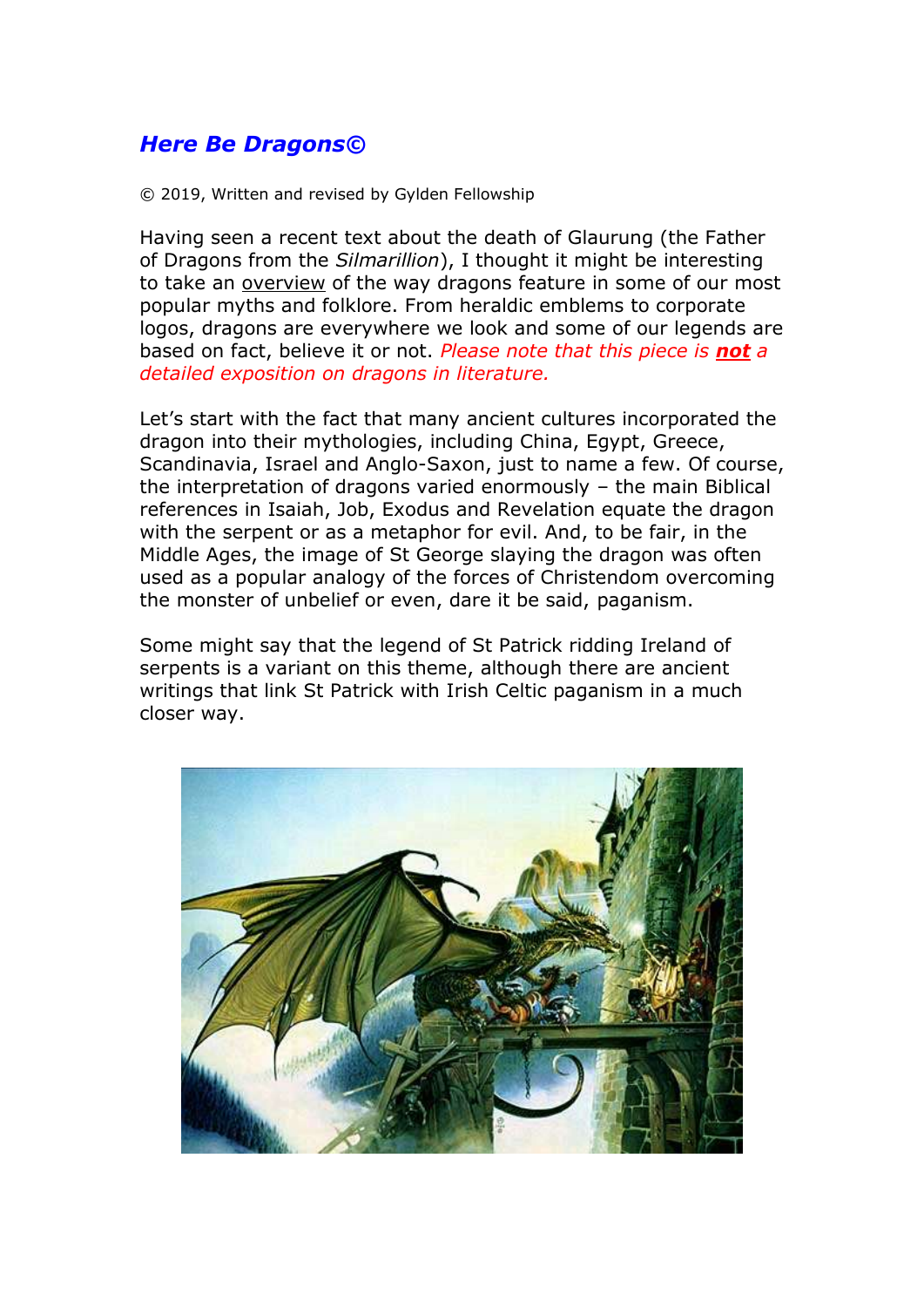The picture shows a common image of the fire-breathing, flying creature, so beloved of fiction, from Harry Potter to Tolkien, and in films, from *Eragon* to *Reign of Fire*. If we jump back 5000 years or so to ancient China, their concept of a dragon is unrecognisable to Smaug or Ancalagon the Black (or Glaurung).

The ancient Chinese culture still prevails today in that the dragon was a symbol of power, embodied in the person of the emperor. There were several types of dragons and 2012 was the Year of the Water Dragon (the year, Feb 2024-Jan 2025 will be the Year of the Wood Dragon). Most of the dragons were linked to the elements of water (both rain and rivers), wood, earth, metal and fire.

All the great Chinese rivers are named after dragons, eg the Heilongjian or Black Dragon. Similarly, the O-Gon-Cho dragon of Vietnamese myth was a creature of water and rainfall, vital for rice crops. Dragons are revered by the Chinese for courage, power, heroism, intelligence and ambition; we still see dragons as ornaments on all types of Chinese goods, from banners or clothes to dragon-boats.



Actually, thinking about dragon boats leads me to reflect upon dragon lore that is based on fact. The Danes were well-known for their raids on English coastal towns during the period of 700-1000 CE, as can be seen from the Anglo-Saxon Chronicle and they were great believers in dragons.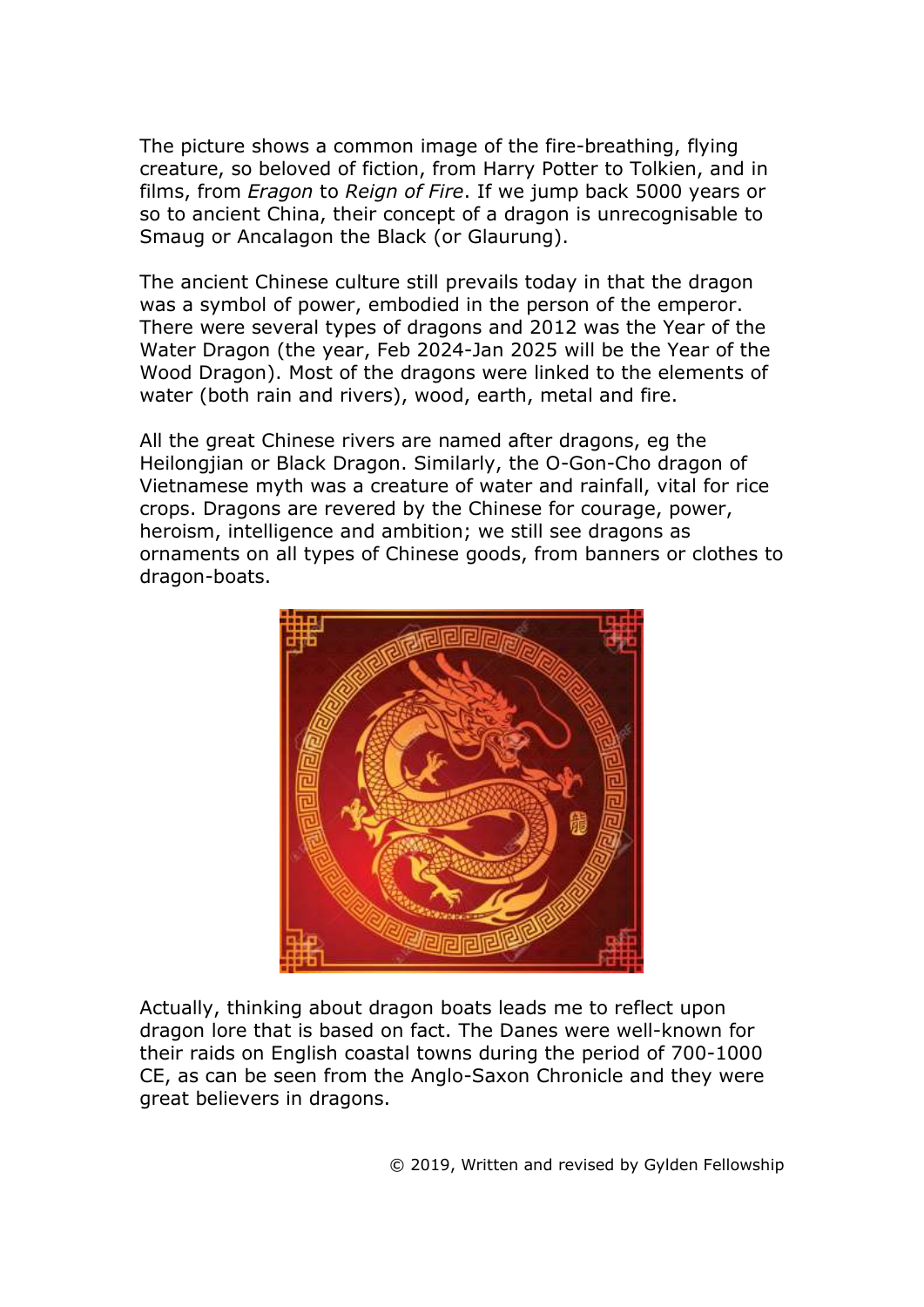Dragons were believed to live either underground or at the bottom of the sea, eg Nidhogg, the great dragon/serpent that lay at the roots of the world tree, Yggdrasil. That is why so many Danish ships had dragons carved on their prows – as a symbol of bravery, to frighten opponents and to protect the crews against sea monsters.

However, there is a local Sussex legend which is based on fact and features a dragon. In 894 CE, a Danish raid looted Bosham and intended to destroy Chichester: this is noted in the *Anglo-Saxon Chronicle*. The Danes were wary of Saxon resistance and approached Chichester by night, stopping in Kingley Vale. While they were among the yew trees, a mist arose and (allegedly) took the form of a dragon, whilst the trees seemed to menace the invaders. The Danes thought they were being attacked and ended up slaughtering each other in the mist and the gloom. The Chronicle says that the Danes were killed by the Saxon residents, but the yew grove still exudes an air of ancient menace.

The most common English dragons in our folklore are giant serpents or worms, derived from the Saxon words, *wyrm or vurm*. These creatures have no wings or legs, but do have scales and poisonous breath – and can reform if cut into pieces (like other worms). Such monsters occur throughout local legends, eg the Lambton Worm (near Durham), and Bram Stoker wrote a short novel in the 19th century entitled *The Lair of the White Worm* that drew upon these legends. It should be noted that wyverns are dragon variants with the legs and wings of eagles and the bodies of serpents.

Actually, Sussex and Surrey have a wealth of folk legends relating to dragons, including the Cissbury Serpent, the Crawley dragon and the serpents/worms of St Leonard's Forest. The popular term for them is *knucker*, derived perhaps from the Saxon word *Nicor*, meaning water monster. At Lyminster (near Arundel), there is a deep pond known as the Knucker Pond and it was the lair of a terrible dragon that preyed on local children and residents in the Middle Ages. It even killed knights, but was killed finally by a local man who tricked it into eating a poisoned pie. Here's another myth that has its roots in reality – **the Green Dragons**.

*Once upon a time, over 1100 years ago, there was a small village called Wermehalte. That was its recorded name in the Domesday Book, but the vill itself had been settled for at least 200 years before that. It was literally carved out of the middle of a forest in what we might call Middlesex, but in those days, much of the land to the west of London was either deep forest or sandy heathland.*

© 2019, Written and revised by Gylden Fellowship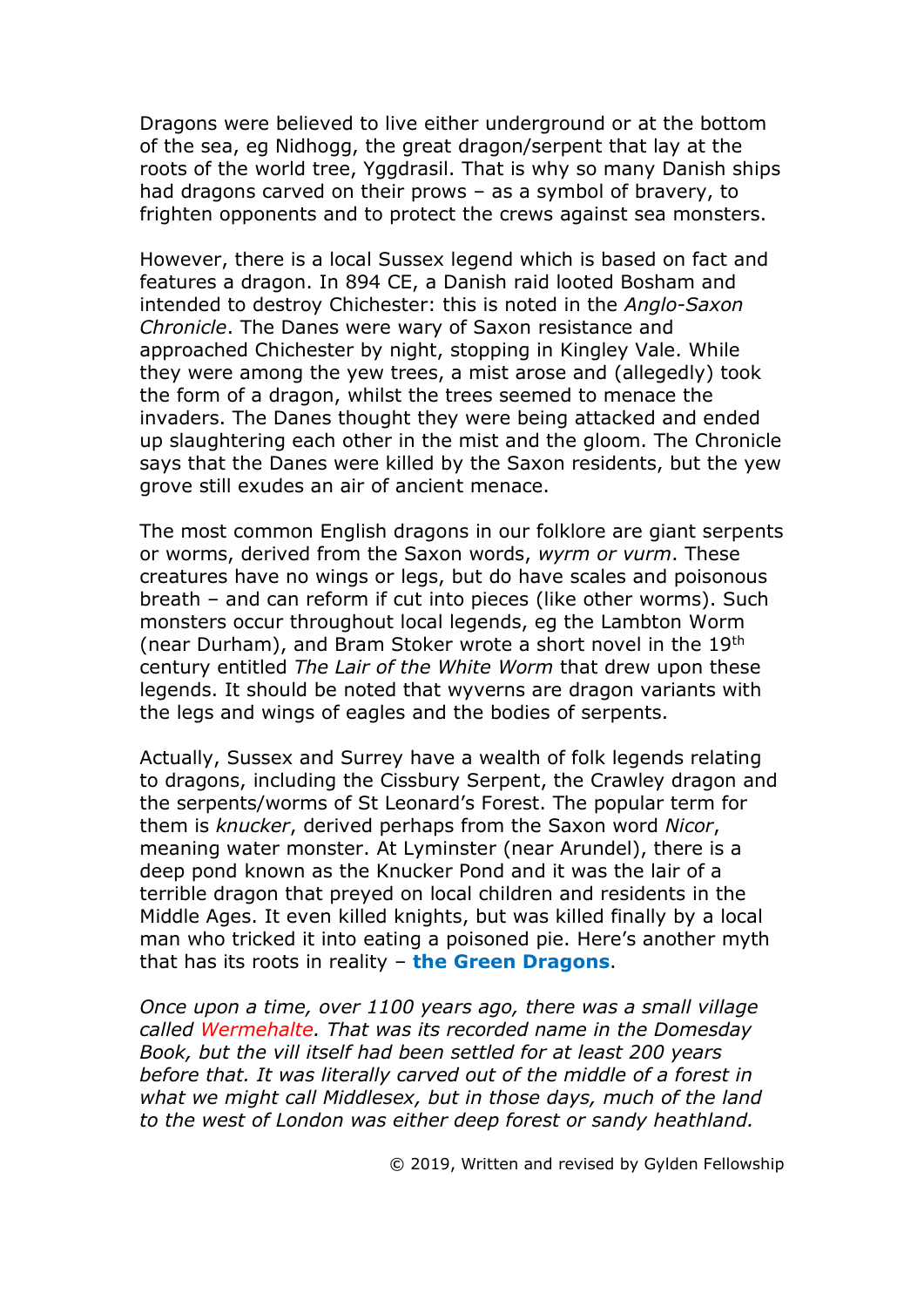*Not too many people lived in Wermehalte. Its name came from the Saxon terms for dragon (wyrm) and forest (halte). Basically, it was an area of trees, frequented by wyrms. These were not basilisks or fire-breathers, but much, much worse – large, green serpents with poisonous fangs, perfect for hiding amongst trees and thick undergrowth.*

*Consider the danger, if you can – each time a villager went to collect firewood or a child went to pick blackberries or mushrooms, was that a sudden movement in the bracken? Was the green of the leaves hiding the scales of a wyrm? Over the years, many children went to forage for food and never returned home; likewise, several unwary travellers strayed into the woods and only their remains were found by the path.*

*Finally, the situation became so bad that King John ordered the vill of Wermehalte to be emptied and the homesteaders were moved to other places, far from the forest. This cunning plan didn't really work though, as the starving green wyrms began to attack other small settlements on the edges of the woods. So, the king ordered the forest to be razed to the ground – all the trees were felled and it became a scrubland of bracken, old stumps and brambles. Where did the wyrms go?*

*Some left, ending up in other places and other tales, such as Clandon, St Leonards and Basingstoke. Others, it is said, dug caves under the hills and still sleep underground. Over the centuries, London expanded and factories or houses were built, but still the wasteland of Wermehalte stayed untouched. Until 1874, that is, when the Victorians decided to build on the site – and this is now the location of the famous prison, Wormwood Scrubs!*



© 2019, Written and revised by Gylden Fellowship